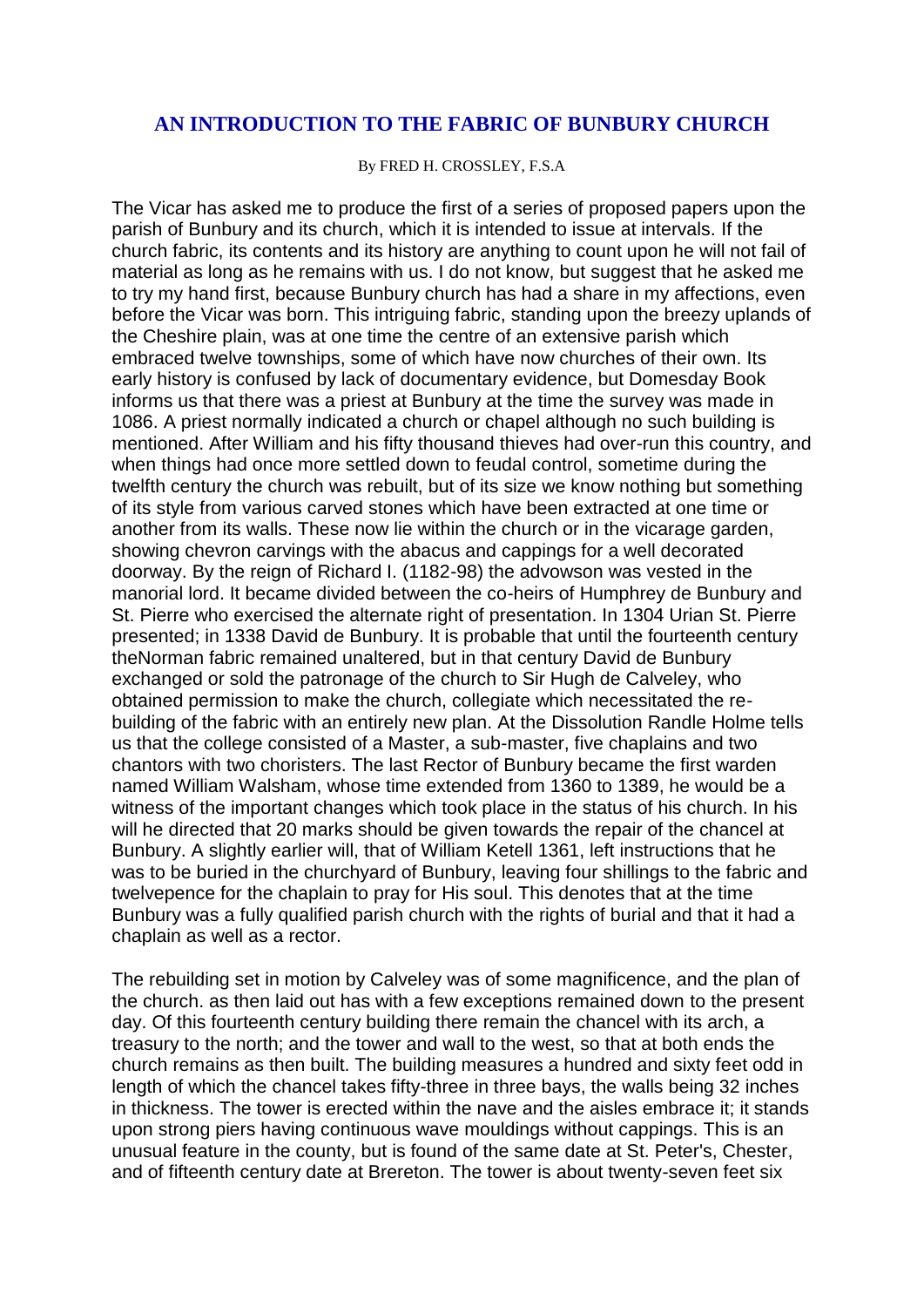inches square, the walls sixty-nine inches in thickness. The western facade has a well moulded doorway placed under a three-light window with reticulated tracery. The ringers chamber is lit by a single trefoiled headed window upon three sides. The belfry windows have four lights which were made in 1675 at a cost of nineteen pounds, when the belfry was extensively altered and repaired. The parish were particularly proud of their bells and wished their sound to travel to the confines of the townships whenever possible. The tower or steeple is nearly seventy feet in height, completed with Cheshire battlements, the pinnacles. are not connected however, being set back at an angle.

Both in mouldings and tracery the remains of the fourteenth century suggest a date not later than the middle of the century, but we know that Sir Hugh, already an old man, did not begin his rebuilding before 1386, and as he died in 1394 the work would not have proceeded far at the time of his decease. His alabaster tomb with its seven foot effigy still stands in the centre of the chancel, a production of the Chellaston quarries of Derbyshire, placed there probably by his friend Sir Robert Knolles in 1399. Sir Hugh's work was no alteration of a building already in existence, for the existing work both east and west is homogeneous, the material from one quarry, there are no apparent earlier remains in the fabric; besides a small country village would have no use for so large a building. It may be likened to the church at Nantwich erected about the same time, but in the case of the latter church built at the cost of a powerful and wealthy gild belonging to the town. Sir Hugh's benefaction did not permit of so great or ornate a building, but was sufficient for his purse and the salvation of his soul, about which he evidently had some doubt owing to what had taken place during his adventurous career.

After its completion it so remained until the close of the fifteenth or early sixteenth century when two important undertakings were in hand, the first private, the second parochial. Sir Rafe Egerton began a three bay chapel to the south of the chancel. He had been knighted for bravery by his Sovereign at Touronne during the French wars, he was also presented to the manor of Ridley, held recently by Sir William Stanley of Holt, deceased by order of his king for being too wealthy and weilding too much power. As chapels were the fashion Sir Rafe set about perpetuating his line under the patronage of God, and a splendid job his master-mason made of it; unfortunately unfinished at his death, his will was proved 1528. The tracery is finely proportioned, without cusping in the Cheshire mode, and when finished according to his desires must have been both handsome and fine, enclosed by stone screens which retain some traces of their former colouring. Two chantry priests were appointed and he ordered a chantry house to be built for them, of stone with a Welsh slate roof containing two large rooms, one to eat and drink in, the other a buttery and kitchen, and a chimney with three or four fires and a draught. It is doubtful if Sir Rafe's wishes were entirely completed as his endowment was too near the Suppression followed by the dissolving of all chantries, for the times were out of joint, under England's most rapacious and greedy dynasty the Welsh Tudors.

The parish undertaking was the remodelling of the nave and aisles to newer ideas of spaciousness and light, for by the fifteenth century stained glass had become quite a craze. Again this new work was incomplete at the Suppression lacking a clerestory and roof. The arcades are elegant, similar to Mold which was being rebuilt at the same time and suffered the same fate. The arcades were heightened, but the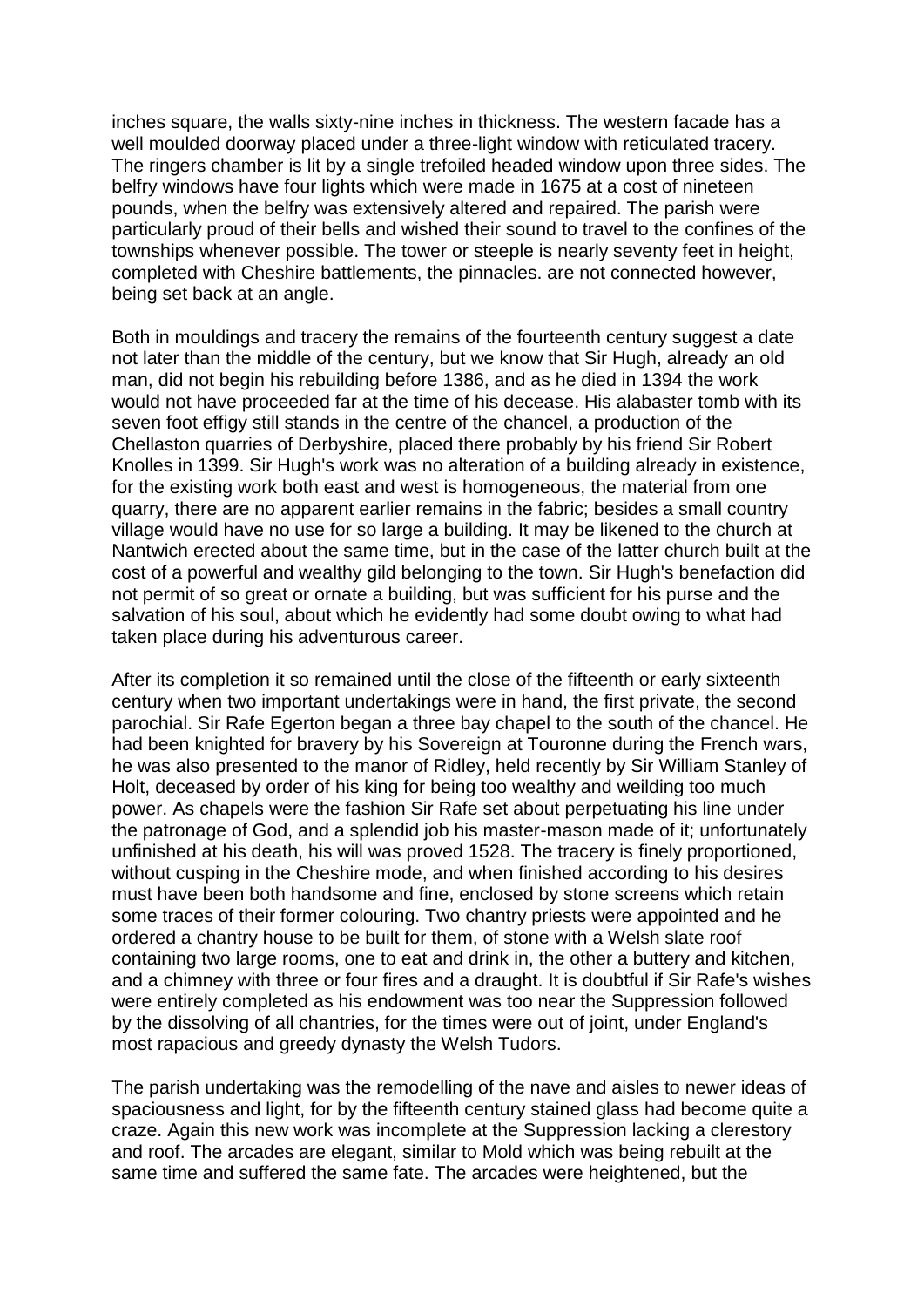important change was in the windowing from three to four lights and almost continuous. The south aisle was the first to be taken in hand, the fourteenth century walling left to the level of the new window cills, the aisle reconstructed in eight bays, the porch occupying the fifth from the west. Above the line of the cills all is new, the old buttressing removed as it no longer fitted into the new scheme, the foundations of these are said to be beneath the soil. The windows have stepped cills within and without in addition to a string course, the jambs and arches have hollows, the windows completed by almost semi-circular heads. The battlemented parapet was renewed in 1861. The fourteenth century porch was remodelled, raised to the level of the apex of the original gable, completed with a horizontal battlemented parapet; the front was widened by placing buttresses east and west in alignment with its south face, the earlier doorway being left.

The north aisle was rebuilt from the ground, the earlier masonry used as a foundation bedded in loose earth. It is of eight bays of excellent design, with continuous windowing broken only by the buttressing. The heads of the windows are segments of circles, the hood moulding ridging the space from buttress to buttress, a delightful conception to be seen at Malpas which this aisle closely resembles. The windows have hood moulding inside sometimes continuous. The parapet is unique in Cheshire, it was there when Glynne visited the church in 1842; inside it is dated 1840 but has been much renewed. At the west end is a stair turret to the roof, the walls but four inches in thickness. The nave is of six bays, the arcading tall and slender, which combined with the continuous windowing makes a lantern of the church, so far unspoilt by modern glass. The label stops of the arcade within the north aisle are angels playing musical instruments.

The college and its chantries were dissolved by Edward VI., the money going to the king's coffers. The various priests being pensioned off. In 1548 the commissioners found Bunbury robbed of its endowments and with no means to provide a minister. They appointed Thomas Hall one of the brethren of the late college as vicar at 20 marks a year and Robert Galkine as curate at 10 marks; later the site of the college was sold by Thomas Colley to Richard Colley for £400 and resold the same year (1581) to Thomas Egerton and his wife Elizabeth for £700. In the meanwhile (1575) Thomas Aldersey of London, haberdasher, the younger son of John Aldersey of Spurstow bought the rectory, church and tythes from queen Elizabeth, built a school and maintained the minister from his own purse. Upon the uncompleted nave was placed a low timber clerestory topped by a camber roof covered with lead and so remained for the next three hundred years. The chancel roof had earlier been lowered, the east gable left standing as was the eastern gable of the nave. The glory had not quite departed from the church for in 1601 Sir George Beeston of Armada fame was buried at the age of ninety-nine. The wardens accounts from about 1650 for the next hundred years give a good description of what happened to the fabric and interesting reading they make. Galleries were erected round the church, the western one handsomely carved and of a date during James I. reign. In 1754 a plaster ceiling was placed over the nave and two years later the fine brass candelabra was purchased for thirty pounds and hung up. In 1757 a great storm of wind destroyed the chancel gable and the antiquary Cole saw the stones still lying in the yard where they fell.